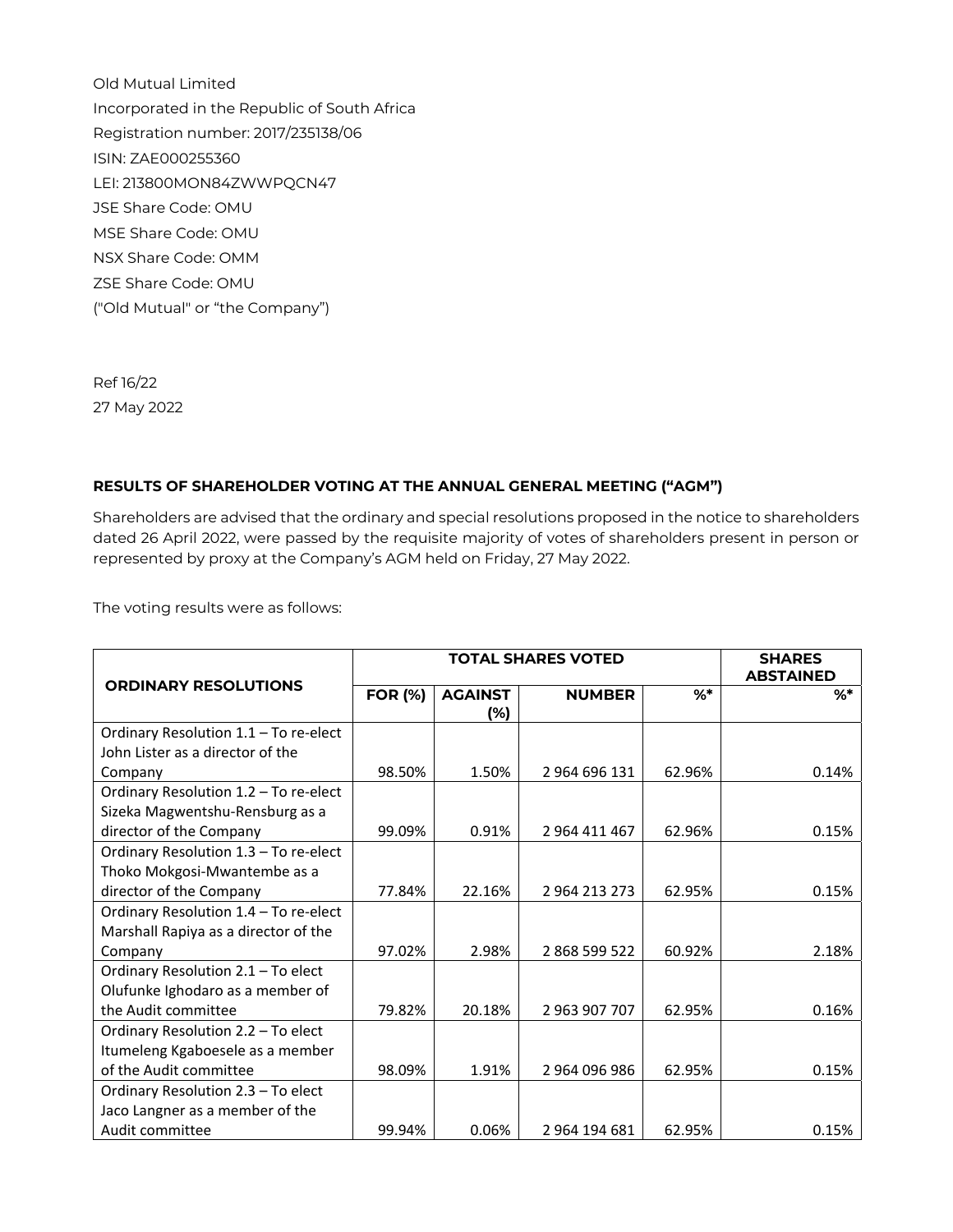| Ordinary Resolution 2.4 - To elect     |        |       |               |        |       |
|----------------------------------------|--------|-------|---------------|--------|-------|
| John Lister as a member of the Audit   |        |       |               |        |       |
| committee                              | 98.85% | 1.15% | 2 964 841 091 | 62.97% | 0.14% |
| Ordinary Resolution 2.5 - To elect     |        |       |               |        |       |
| Nomkhita Ngweni as a member of         |        |       |               |        |       |
| the Audit committee                    | 98.32% | 1.68% | 2 964 308 247 | 62.96% | 0.15% |
| Ordinary Resolution 3.1 - To re-       |        |       |               |        |       |
| appoint Deloitte & Touche as joint     |        |       |               |        |       |
| independent auditors until the         |        |       |               |        |       |
| conclusion of the next AGM of the      |        |       |               |        |       |
| company                                | 98.34% | 1.66% | 2 962 452 707 | 62.92% | 0.19% |
| Ordinary Resolution 3.2 - To appoint   |        |       |               |        |       |
| Ernst & Young as joint independent     |        |       |               |        |       |
| auditors until the conclusion of the   |        |       |               |        |       |
| next AGM of the Company                | 99.94% | 0.06% | 2 964 559 289 | 62.96% | 0.14% |
| Ordinary Resolution 4.1 - Non-         |        |       |               |        |       |
| binding advisory vote on the           |        |       |               |        |       |
| Company's Remuneration Policy          | 97.20% | 2.80% | 2 962 516 654 | 62.92% | 0.19% |
| Ordinary Resolution 4.2 - Non-         |        |       |               |        |       |
| binding advisory vote on the           |        |       |               |        |       |
| Company's Remuneration                 |        |       |               |        |       |
| <b>Implementation Report</b>           | 95.82% | 4.18% | 2 962 434 833 | 62.92% | 0.19% |
| Ordinary Resolution 5 - General        |        |       |               |        |       |
| authority in respect of an issue of    |        |       |               |        |       |
| ordinary shares for cash               |        |       |               |        |       |
|                                        | 95.30% | 4.70% | 2 936 114 676 | 62.36% | 0.13% |
| Special Resolution 1 - To approve      |        |       |               |        |       |
| the remuneration payable to non-       |        |       |               |        |       |
| executive directors                    | 97.97% | 2.03% | 2 962 241 141 | 62.91% | 0.19% |
| Special Resolution 2 - To grant        |        |       |               |        |       |
| general authority to acquire the       |        |       |               |        |       |
| Company's own ordinary shares          | 97.86% | 2.14% | 2 935 752 206 | 62.35% | 0.13% |
| Special Resolution 3 - To approve      |        |       |               |        |       |
| the provisions of financial assistance |        |       |               |        |       |
| to subsidiaries and other related and  |        |       |               |        |       |
| inter-related entities and to          |        |       |               |        |       |
| directors, prescribed officers and     |        |       |               |        |       |
| other persons participating in share   |        |       |               |        |       |
| or other employee incentive            |        |       |               |        |       |
| schemes                                | 95.55% | 4.45% | 2 963 712 800 | 62.94% | 0.16% |

\*as a percentage of total number of shares in issue as at 20 May 2022 being 4,708,553,649.

Sandton

## **Sponsors**

| Johannesburg Stock Exchange | Merrill Lynch South Africa (Pty) Limited ta BofA Securities |
|-----------------------------|-------------------------------------------------------------|
| Malawi Stock Exchange       | Stockbrokers Malawi Limited                                 |
| Namibia Stock Exchange      | PSG Wealth Management (Namibia) (Proprietary) Limited       |
| Zimbabwe Stock Exchange     | Imara Capital Zimbabwe plc                                  |

# **Enquiries**